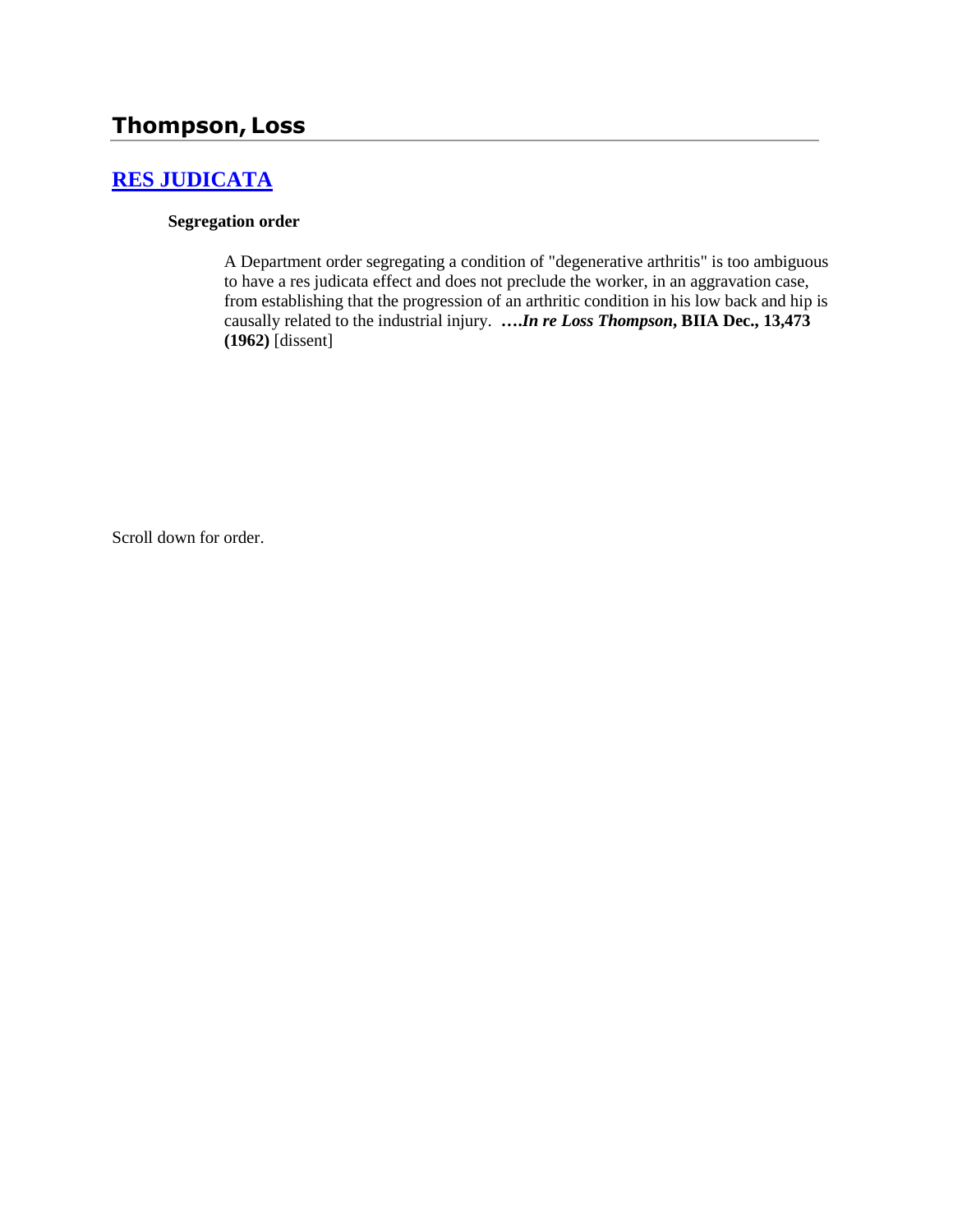#### **BEFORE THE BOARD OF INDUSTRIAL INSURANCE APPEALS STATE OF WASHINGTON**

**)**

**IN RE: LOSS THOMPSON ) DOCKET NO. 13,473**

**CLAIM NO. C-184512 ) DECISION AND ORDER**

APPEARANCES:

Claimant, Loss Thompson, by Walthew, Warner & Keefe, per Eugene Arron, James E. McIver and Charles F. Warner

Employer, Puget Sound Pulp and Timber Co., None

Department of Labor and Industries, by The Attorney General, per Robert O. Wells and Franklin K. Thorp, Assistants

Appeal filed by the claimant, Loss Thompson, on March 29, 1960, from an order of the supervisor of industrial insurance dated February 9, 1960, adhering to and reaffirming a prior order dated August 7, 1959, denying an application to reopen this claim on the ground of aggravation of condition. **REVERSED AND REMANDED**.

#### **DECISION**

The basic issue presented by this appeal, is the extent of increase, if any, in the claimant's disability attributable to a left hip and low back injury he sustained while working for the Puget Sound Pulp and Timber Co., on October 27, 1954, occurring between March 25, 1955, and February 9, 1960.

It is undisputed in this case that the claimant's left hip and low back condition worsened during the period in issue due to the progression of an osteoarthritic condition and, in our opinion, the record establishes that he was totally permanently disabled by reason thereof, when he last applied to reopen his claim in July,1959, and when his application was finally denied in February, 1960.

It is the department's contention that (1) The increase in the claimant's disability was due to the natural progression of a preexisting arthritic condition which was unrelated to his injury of October 27, 1954, and, (2) in any event, it is res judicata by virtue of a department order dated March 23, 1955, (issued two days prior to the order originally closing this claim) that the claimant's arthritic condition was not aggravated or affected by his injury and that said order "precludes any subsequent compensation on the basis of the arthritic condition."

1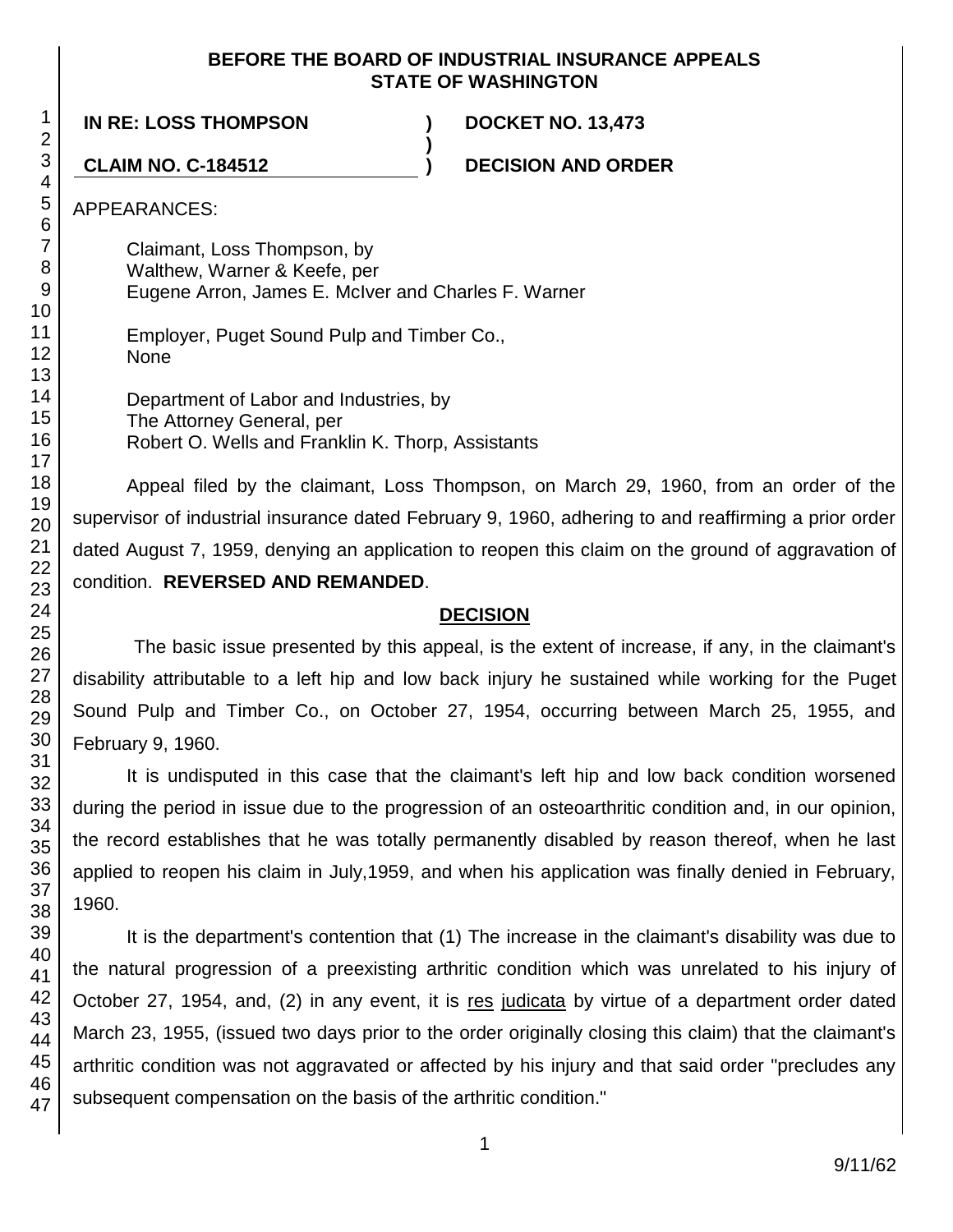The record establishes that the claimant had no symptoms or complaints referable to his left hip or low back prior to his injury on October 27, 1954, when he was struck by a falling tree and knocked to the ground, and we are persuaded, after a careful review of all the testimony, that said injury aggravated and made symptomatic a pre-existing non-disabling arthritic condition. We are also persuaded that the injury was a materially contributing factor in the subsequent progression of the claimant's arthritic condition and the increase in disability resulting therefrom.

The department relies on the case of LeBire v. Department of Labor and Industries, 14 Wn. (2d) 407, in support of its contention that the claimant is precluded from receiving any further relief on the basis of his arthritic condition because no appeal was taken from the department order of March 23, 1955, denying responsibility for a pre-existing "degenerative arthritis."

The LeBire case, in our opinion, is clearly distinguishable on the facts from the case here under consideration. In that case, the claimant's claim based on a right knee injury was closed by a department order allowing him a permanent partial disability award for a right knee injury, but at the same time, specifically "denying any and all responsibility or liability for treatment and disability caused by the multiple chronic proliferative arthritis." The record in that case affirmatively showed that the department's "segregation" order was based on the report of an examination of the claimant by a medical commission which revealed that the claimant was suffering from a generalized condition described as "multiple chronic proliferative arthritis involving many joints," which was unrelated to the claimant's injury and probably due to an infectious process. Following an appeal by the claimant to the joint board of the department, it was agreed by all parties that the claimant be paid an additional disability award for his right knee injury, but that "the department might segregate and deny liability for pre-existing arthritic and gonorrheal infection." The claim was remanded to the supervisor by an order of the joint board for payment and closure in accordance with the terms of the agreement. Based on this order and the agreement of the parties, the supervisor entered an order closing the claim on the terms prescribed, and again denying "any and all responsibility and liability for treatment of the preexisting arthritis and gonorrheal infection and any disability necessitated thereby." A subsequent application by the claimant to reopen his claim on the basis of a worsening of his generalized proliferative arthritic condition was denied by the department and thereafter a superior court judgment was entered dismissing an appeal from an order of the joint board sustaining the department's order. On appeal to the supreme court, the court held that the issues raised by the claimant's application to reopen his claim were res judicata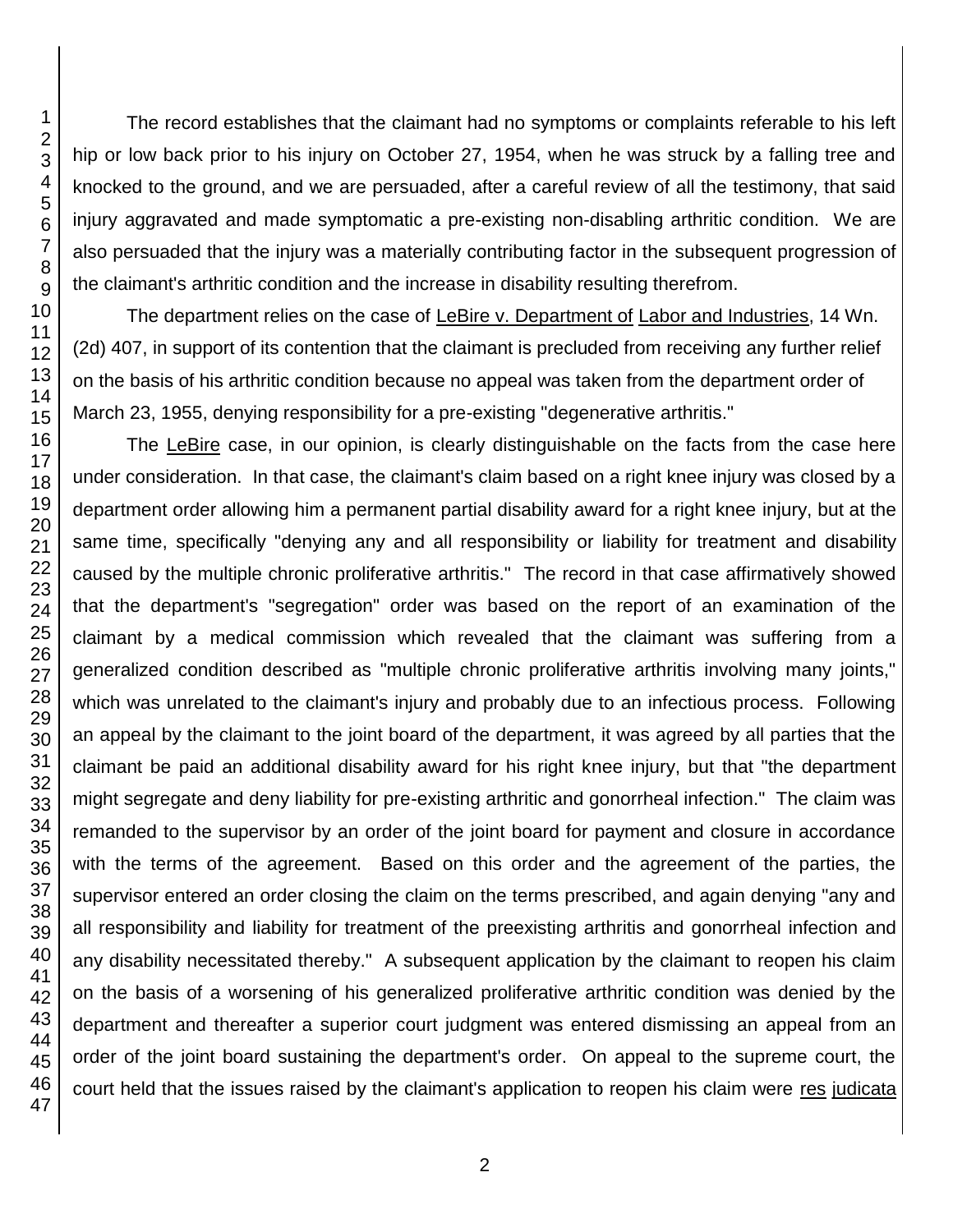by virtue of the prior orders of the joint board and the supervisor, from which no appeal was taken, denying all responsibility and liability for the claimant's arthritic condition. In so holding, the court stated:

> "It is also clear from the record that, by those orders, the department adopted the findings and recommendations of the several medical commissions and denied all responsibility and liability for disability and treatment caused by arthritis or infection, and thereupon with the knowledge and consent of the appellant, segregated the traumatic injury from the remaining illness or disease, allowing compensation only for time-loss and for a specified degree of permanent partial disability. In other words, the department determined that at the time of his injury appellant had a pre-existing disease of arthritis, that his arthritic condition was not due or related to the knee injury, and that the department would assume no responsibility whatever for the disability caused by the disease. The basic issue thus determined by the joint board is the same issue now presented on this appeal, namely, whether appellant's arthritic condition is attributable to his knee injury."

In the instant case, the department's order of March 23, 1955, reads as follows:

"WHEREAS, this claim was filed for injury of above date, and

WHEREAS, medical evidence discloses preexisting conditions described as: "degenerative arthritis" the department hereby denied responsibility for this pre-existing condition as unrelated to the injury for which the claim was filed;

THEREFORE, this claim having been allowed by sole reason of injury of October 27, 1954, will be adjudicated on the above basis."

The above quoted order by its terms simply denies responsibility for a pre-existing "degenerative arthritis" in some un-specified part of the body. The claimant sustained an injury to his low back and left hip and the crux of the issue here presented is whether such order constituted a final determination binding on the claimant that said injury did not aggravate a pre-existing arthritic condition in his low back and left hip and that the department would not be responsible for any subsequent progression of an arthritic condition in his low back and left hip which might be shown to be the result of an aggravation of that condition by his injury.

In the LeBire case, the department specifically denied any responsibility or liability for treatment of, or the disability resulting from, the claimant's generalized arthritic condition. Further, the record affirmatively showed that this arthritic condition, which was due to an infectious process,

1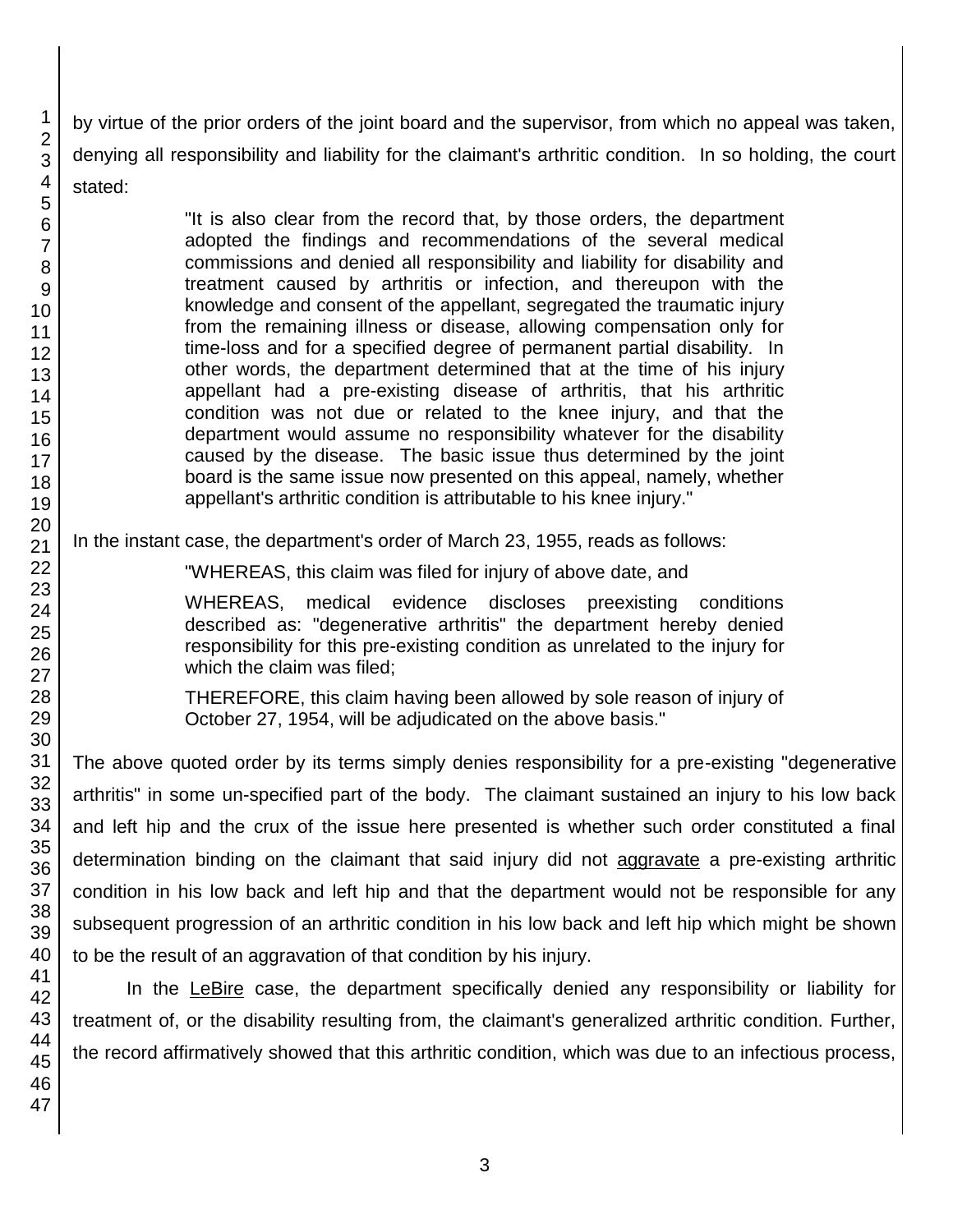involved multiple parts of the body, which had not been injured and that the clear intent was to limit the department's responsibility to the injured right knee.

Unlike the LeBire case, there is no medical evidence in this case as to the basis for the above quoted order. Although the findings contained in a report of examination of the claimant conducted by a physician on February 18, 1955 (on the basis of which the claimant's claim presumably was originally closed) were stipulated into the record, there is no reference therein to any arthritic condition and the portion of the report stipulated into evidence does not contain the diagnosis, conclusions or recommendations of the examiner. We would be required to speculate as to what the department intended by the segregation order of March 23, 1955, but certainly, by its terms, the order is not inconsistent with an acceptance of responsibility for low back and left hip disability resulting from an aggravation of an arthritic condition in those areas by the injury. The order itself being ambiguous, indefinite, and uncertain, we are of the opinion that it is not res judicata with respect to the issue raised by the testimony in this case, that is, the relationship between the progression of the arthritic condition and the claimant's low back and left hip and his injury of October 27, 1954.

For the reasons above indicated, we conclude that the supervisor's order of August 7, 1959, denying the claimant's application to reopen this claim on the ground of aggravation of condition, should be reversed and the claim should be remanded to the department with direction to reopen the claim, to re-classify the claimant as totally, permanently disabled and place him on the pension rolls effective July 14, 1959.

#### **FINDINGS OF FACT**

After a careful review of the entire record herein, the board finds as follows:

1. The claimant, Loss Thompson, sustained an injury to his low back and left hip when he was struck by a falling tree and knocked to the ground while in the course of his employment with the Puget Sound Pulp and Timber Company on October 27, 1954. His claim based on this injury, filed with the department of labor and industries, was allowed, medical treatment provided, and time-loss compensation paid. On March 23, 1955, the supervisor of industrial insurance entered an order as follows:

"WHEREAS medical evidence disclosed a pre- existing condition described as 'degenerative arthritis' the department hereby denies responsibility for this pre-existing condition as unrelated to the injury for which the claim was filed;

THEREFORE, this claim having been allowed by sole reason of injury of October 27, 1954, will be adjudicated on the above basis."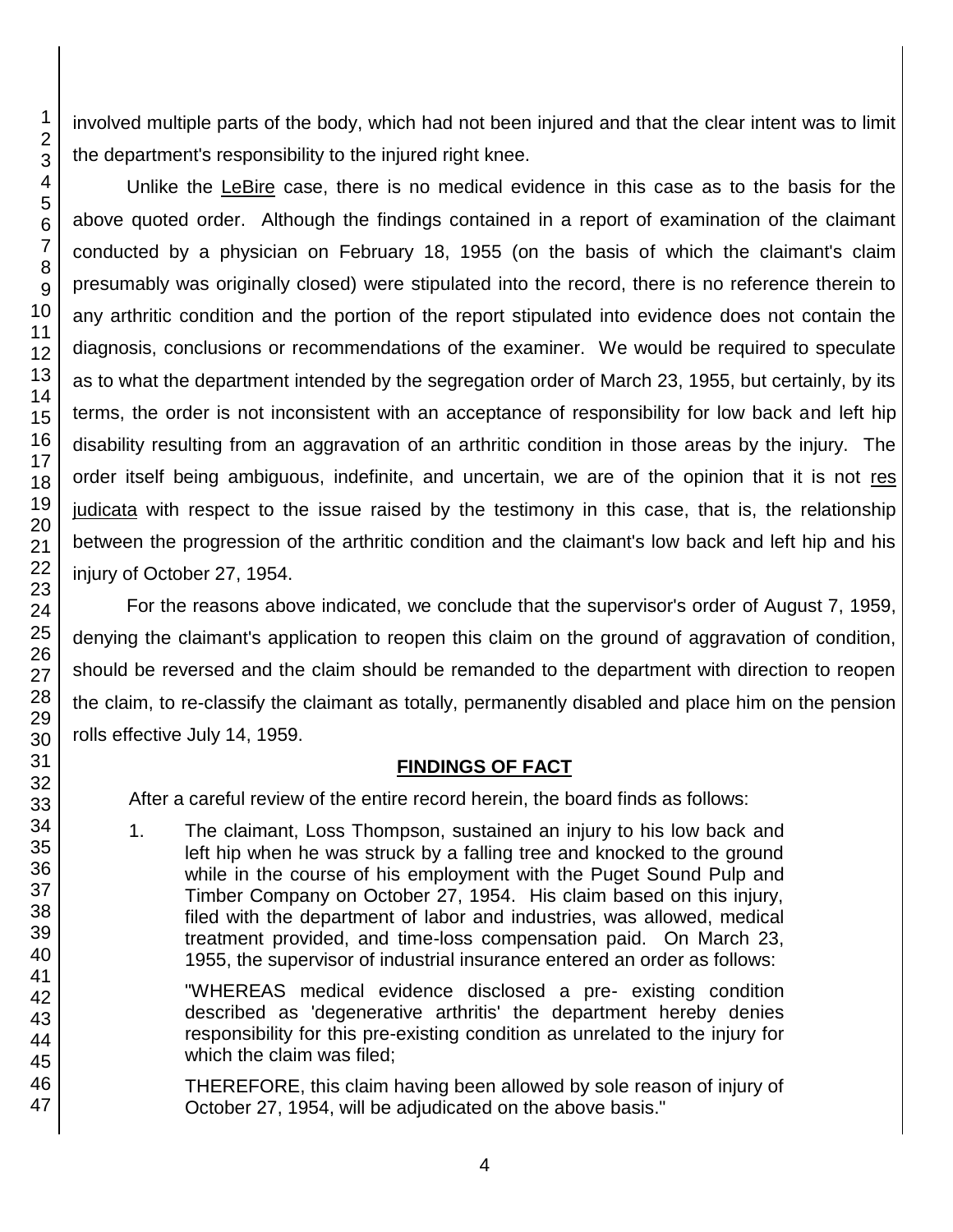On March 25, 1955, the supervisor entered a final order closing the claim with a permanent partial disability award of 5% of the amputation value of the left leg at or so near the hip that an artificial limb cannot be worn.

Subsequently on October 7, 1955, and on March 6, 1956, the claimant wrote letters to the department with respect to reopening his claim, but he did not fill out or return the application form sent to him by the department and on November 17, 1955, and March 6, 1956, the supervisor issued orders denying the claimant's requests to reopen his claim because of his failure to submit the completed application forms.

- 3. On July 14, 1959, the department received a further letter from the claimant requesting that his claim be reopened for aggravation and this was followed by receipt of a completed application form on July 28, 1959. On August 7, the supervisor issued an order denying the application. On August 17, 1959, the claimant appealed the lastmentioned order to the board of industrial insurance appeals, but on September 8, 1959, the supervisor entered an order holding the order of August 7, 1959, in abeyance, pending further investigation, and therefore, on September 11, 1959, this board entered an order denying the appeal. On February 9, 1960, the supervisor entered a final order, reaffirming and adhering to the order of August 7, 1959, and directing that the claim remain closed. On March 29, 1960, claimant appealed the last-mentioned order to this board and on April 14, 1960, the board entered an order granting the appeal.
- 4. The claimant had no symptoms, complaints or disability referable to his left hip or low back prior to his injury on October 27, 1954, and as a result of said injury, he suffered a symptomatic aggravation of a preexisting osteoarthritic condition in his low back and left hip.
- 5. As a further result of the aggravation of the pre-existing, nonsymptomatic osteoarthritic condition in the claimant's low back and left hip due to his injury on October 27, 1954, said arthritic condition progressed and worsened subsequent to March 25, 1955, and his disability by reason thereof increased to the extent that he was no longer able to engage in a gainful occupation when he applied to reopen his claim on July 14, 1959.
- 6. The claimant's low back and left hip conditions were fixed on or about July 14, 1959, in that no treatment was indicated which would lessen his disability.

#### **CONCLUSIONS OF LAW**

Based on the foregoing findings of fact, the board concludes:

1. This board has jurisdiction of the parties and subject matter contained herein.